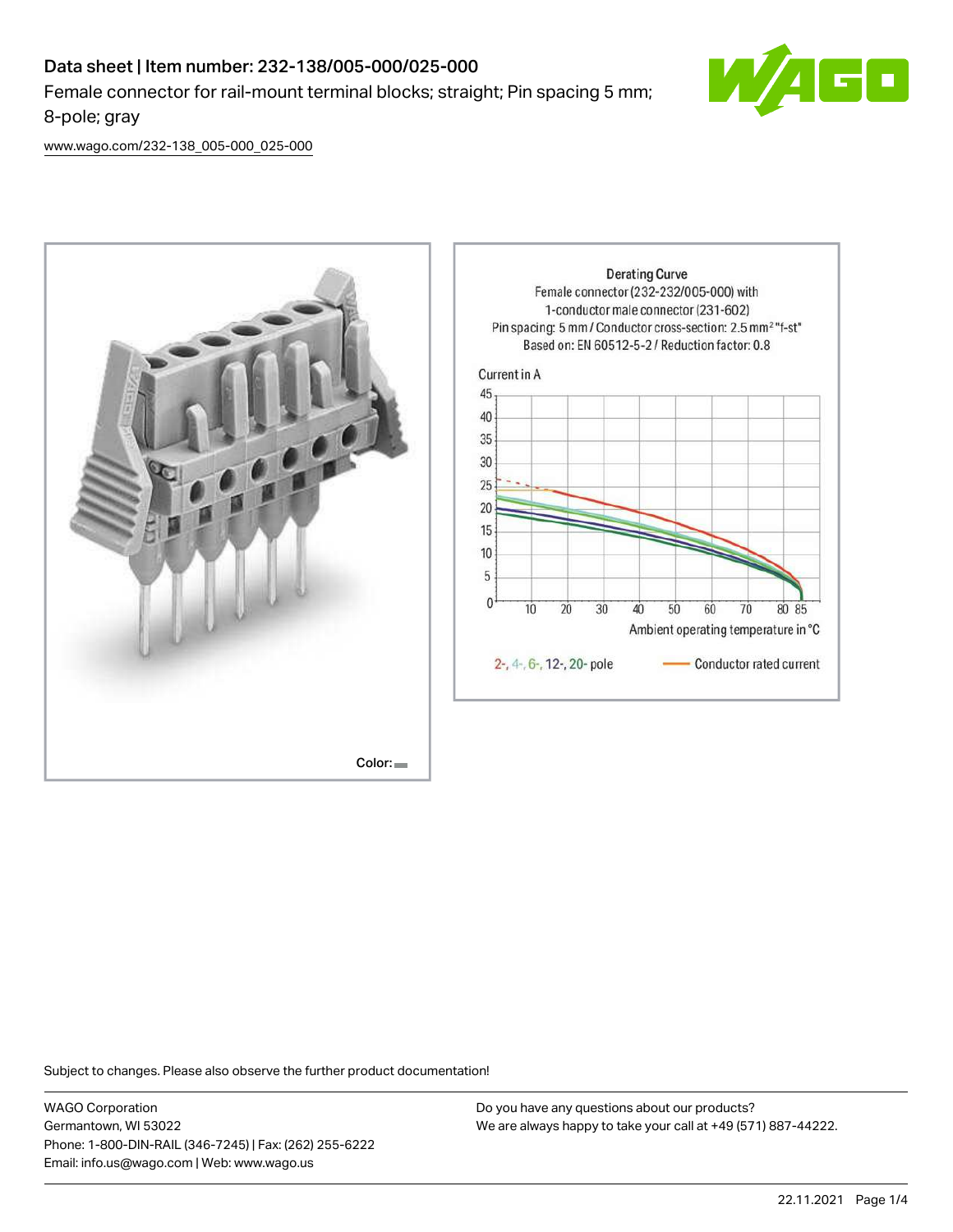



# Item description

- Pluggable connectors for rail-mount terminal blocks equipped with CAGE CLAMP $^{\circ}$  connection П
- $\blacksquare$ Female connectors with long contact pins connect to the termination ports of 280 Series Rail-Mount Terminal Blocks
- $\blacksquare$ Female connectors are touch-proof when unmated, providing a pluggable, live output
- $\blacksquare$ With coding fingers

## Data Electrical data

### IEC Approvals

| Rated voltage (III / 3)     | 320 V            |
|-----------------------------|------------------|
| Rated surge voltage (III/3) | 4 <sub>k</sub> V |
| Rated voltage (III/2)       | 320 V            |
| Rated surge voltage (III/2) | 4 <sub>k</sub> V |
| Nominal voltage (II/2)      | 630 V            |
| Rated surge voltage (II/2)  | 4 <sub>k</sub> V |
| Rated current               | 12A              |

Subject to changes. Please also observe the further product documentation!

| <b>WAGO Corporation</b>                                | Do you have any questions about our products?                 |  |
|--------------------------------------------------------|---------------------------------------------------------------|--|
| Germantown, WI 53022                                   | We are always happy to take your call at +49 (571) 887-44222. |  |
| Phone: 1-800-DIN-RAIL (346-7245)   Fax: (262) 255-6222 |                                                               |  |
| Email: info.us@wago.com   Web: www.wago.us             |                                                               |  |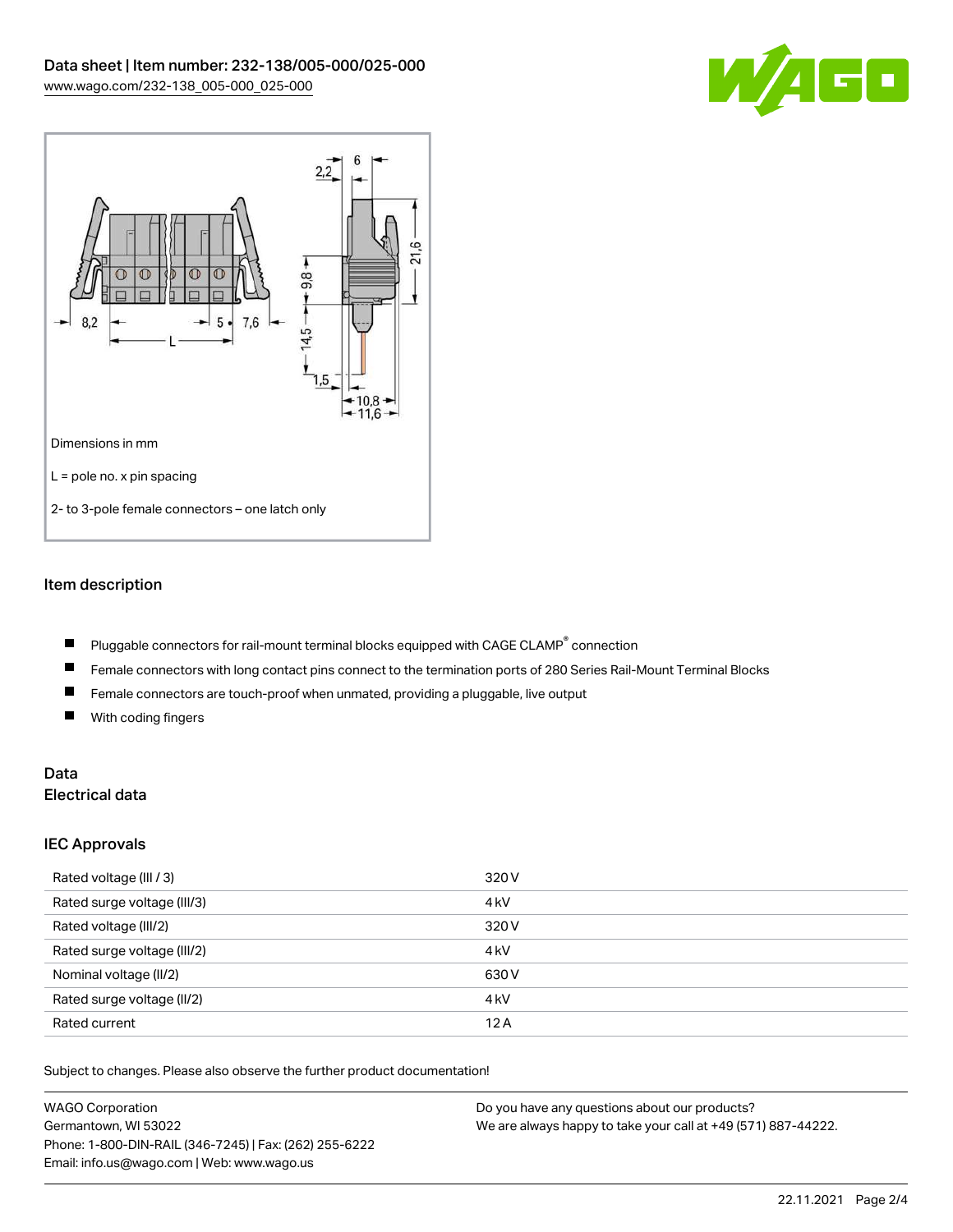Phone: 1-800-DIN-RAIL (346-7245) | Fax: (262) 255-6222

Email: info.us@wago.com | Web: www.wago.us



| Legend (ratings)                                                           | (III / 2) ≙ Overvoltage category III / Pollution degree 2                                                      |
|----------------------------------------------------------------------------|----------------------------------------------------------------------------------------------------------------|
| <b>UL Approvals</b>                                                        |                                                                                                                |
| Rated voltage UL (Use Group B)                                             | 300V                                                                                                           |
| Rated current UL (Use Group B)                                             | 15A                                                                                                            |
| Rated voltage UL (Use Group D)                                             | 300 V                                                                                                          |
| Rated current UL (Use Group D)                                             | 10A                                                                                                            |
| <b>CSA Approvals</b>                                                       |                                                                                                                |
| Rated voltage CSA (Use Group B)                                            | 300V                                                                                                           |
| Rated current CSA (Use Group B)                                            | 15A                                                                                                            |
| Rated voltage CSA (Use Group D)                                            | 300 V                                                                                                          |
| Rated current CSA (Use Group D)                                            | 10A                                                                                                            |
| <b>Connection data</b>                                                     |                                                                                                                |
| Total number of potentials                                                 | 8                                                                                                              |
| Number of connection types                                                 | 1                                                                                                              |
| Number of levels                                                           | $\mathbf{1}$                                                                                                   |
| <b>Connection 1</b>                                                        |                                                                                                                |
| Number of poles                                                            | 8                                                                                                              |
| Physical data                                                              |                                                                                                                |
| Pin spacing                                                                | 5 mm / 0.197 inch                                                                                              |
| Width                                                                      | 46.5 mm / 1.831 inch                                                                                           |
| Height                                                                     | 32.75 mm / 1.289 inch                                                                                          |
| Height from the surface                                                    | 18.25 mm / 0.719 inch                                                                                          |
| Depth                                                                      | 11.6 mm / 0.457 inch                                                                                           |
| Solder pin dimensions                                                      | $0.6 \times 1$ mm                                                                                              |
| Plug-in connection                                                         |                                                                                                                |
| Contact type (pluggable connector)                                         | Female connector/socket                                                                                        |
| Connector (connection type)                                                | for front-entry wiring terminal block                                                                          |
| Mismating protection                                                       | No                                                                                                             |
| Mating direction to the rail-mount terminal block                          | 90°                                                                                                            |
| Subject to changes. Please also observe the further product documentation! |                                                                                                                |
| <b>WAGO Corporation</b><br>Germantown, WI 53022                            | Do you have any questions about our products?<br>We are always happy to take your call at +49 (571) 887-44222. |

22.11.2021 Page 3/4